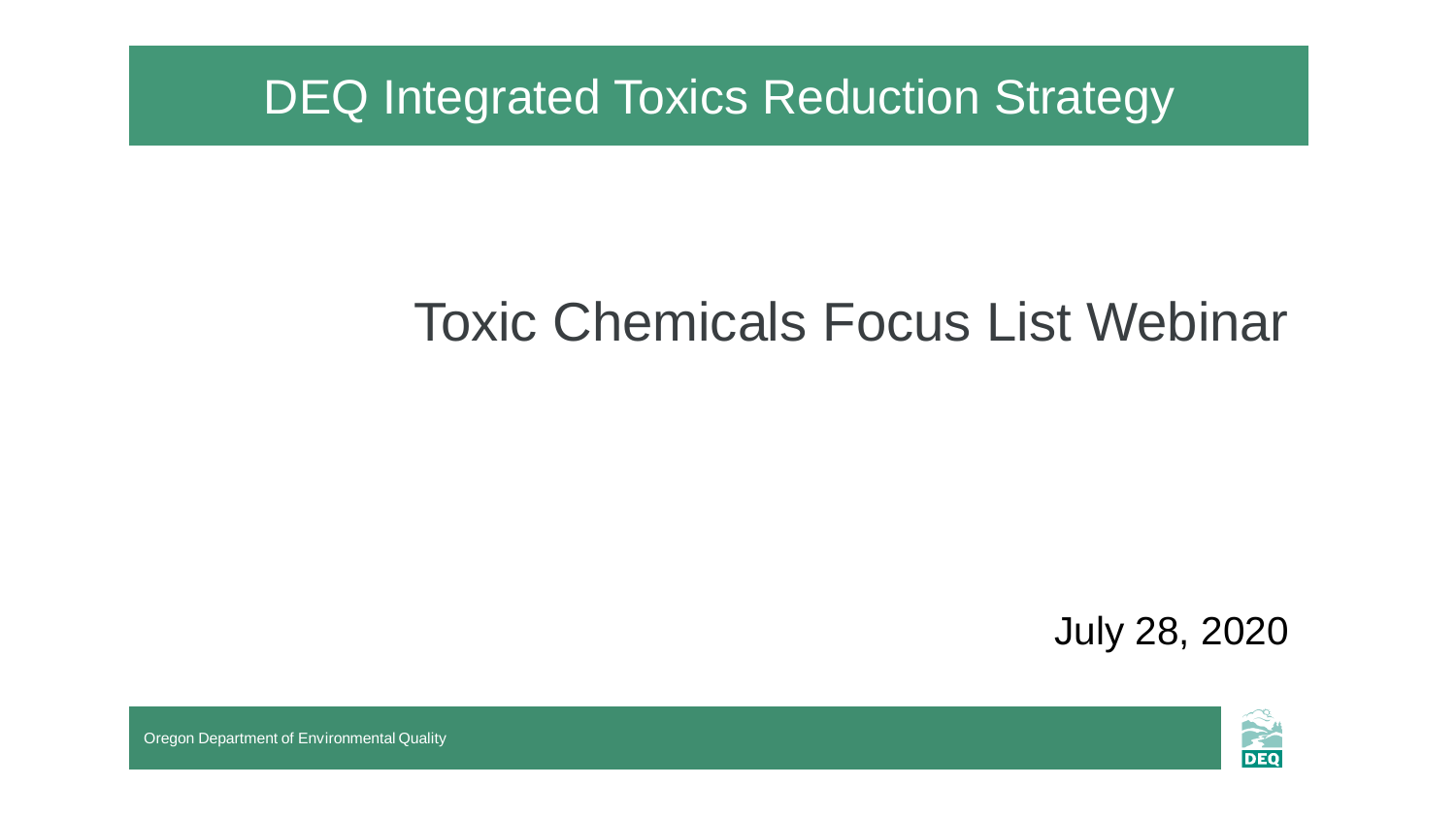# Toxics Reduction Strategy Background

- Creates a framework to organize Department of Environmental Quality work across all media.
- Complements and supports ongoing toxics work in air, land and water programs.
- Describes actions DEQ and partners will take to reduce toxics in Oregon's environment.
- Provides a vision for addressing toxics at all stages of the life cycle.

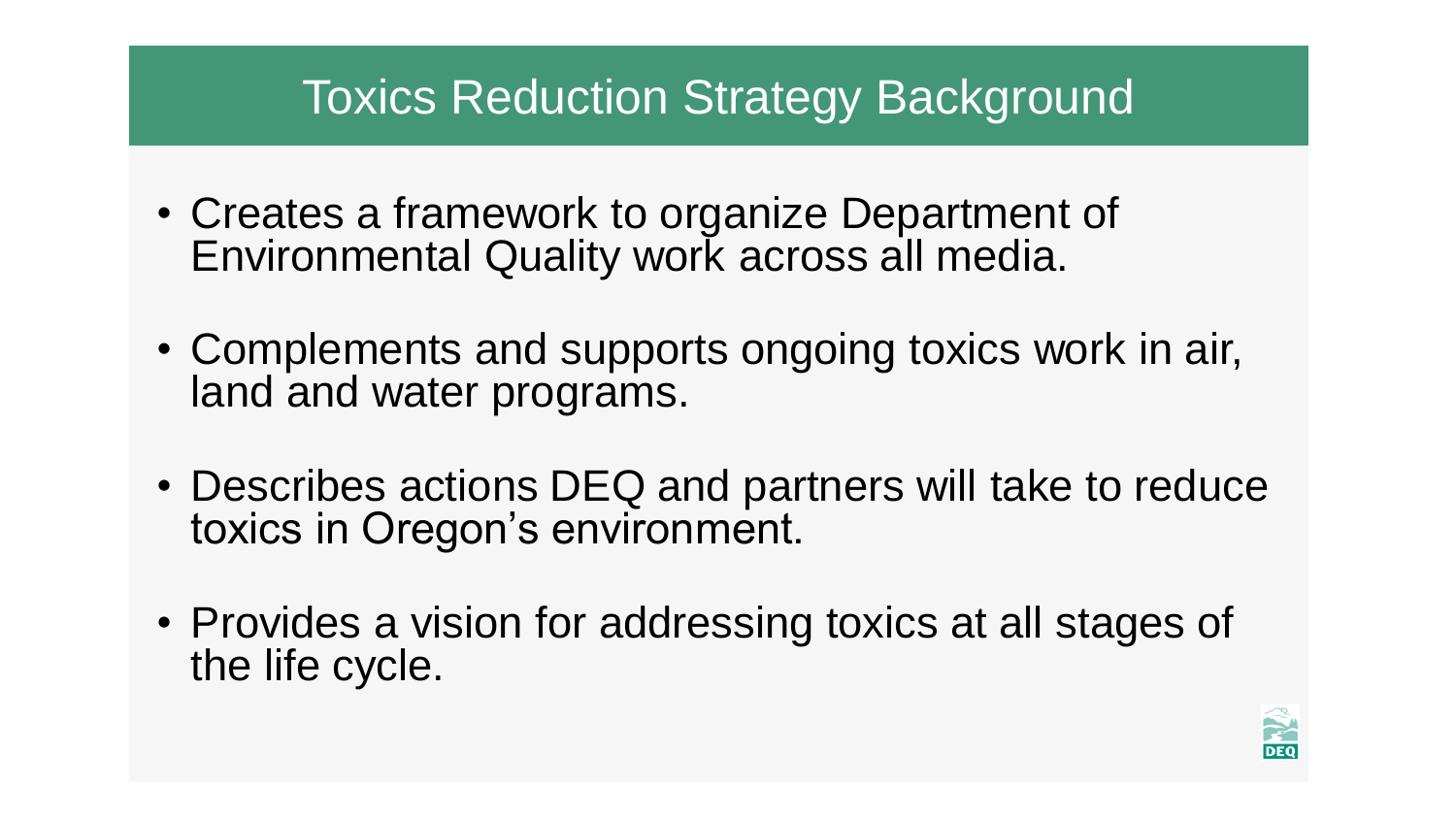# Strategy Guiding Principles

- Building on success
	- Effective communication
- Environmental justice
	- Engaging communities
- Integrated approach
	- Implementation partnerships

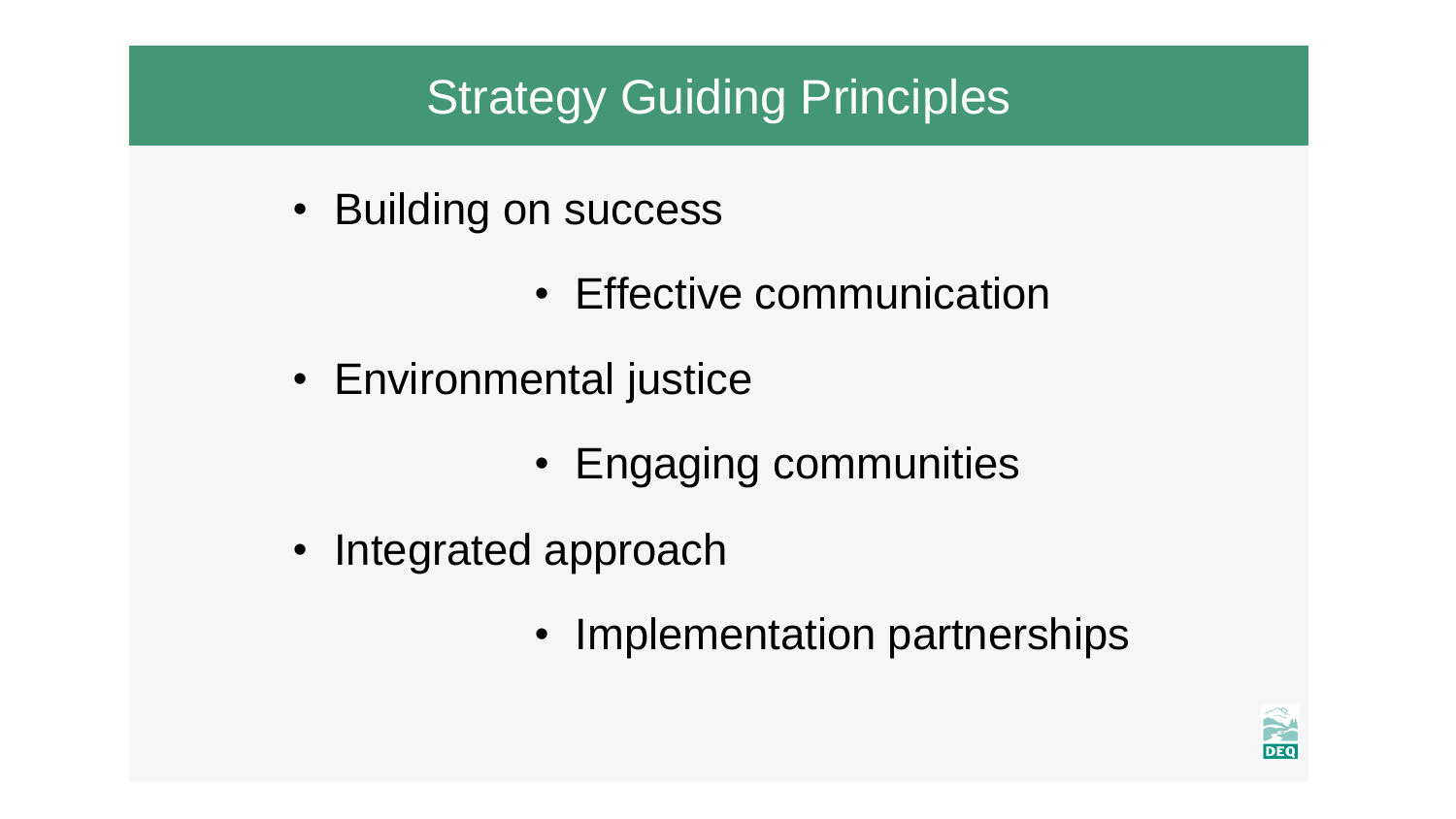#### Toxics Reduction Strategy Actions

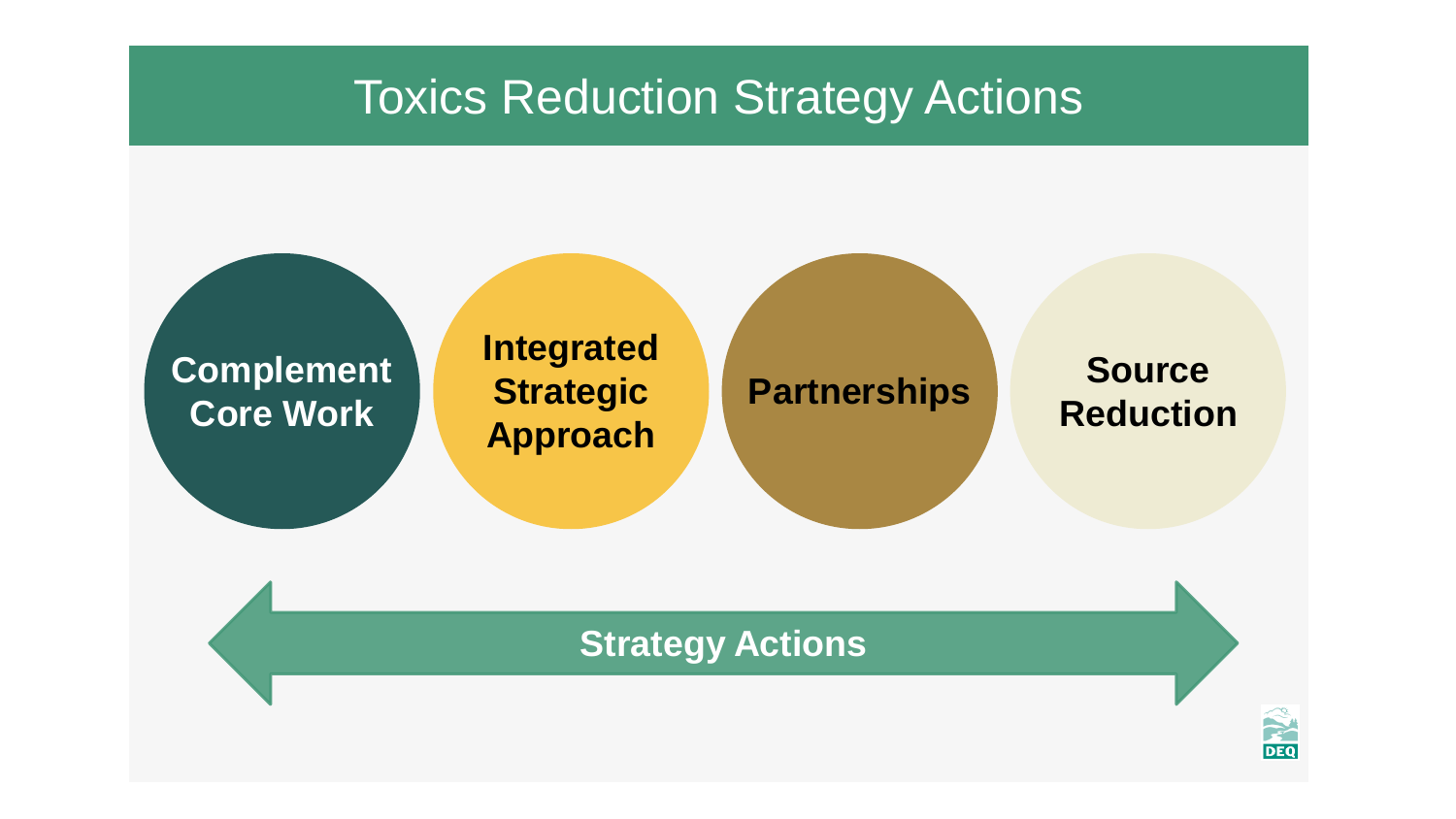# Toxics Focus List Update

- What is this list and how is it used?
	- Originally developed for the 2012 Strategy
	- Helps direct Strategy actions
	- Identifies Agency-wide toxics reduction priorities

- Considerations in updating the Focus List
	- More emphasis on public health
	- Removed irrelevant or duplicative lists

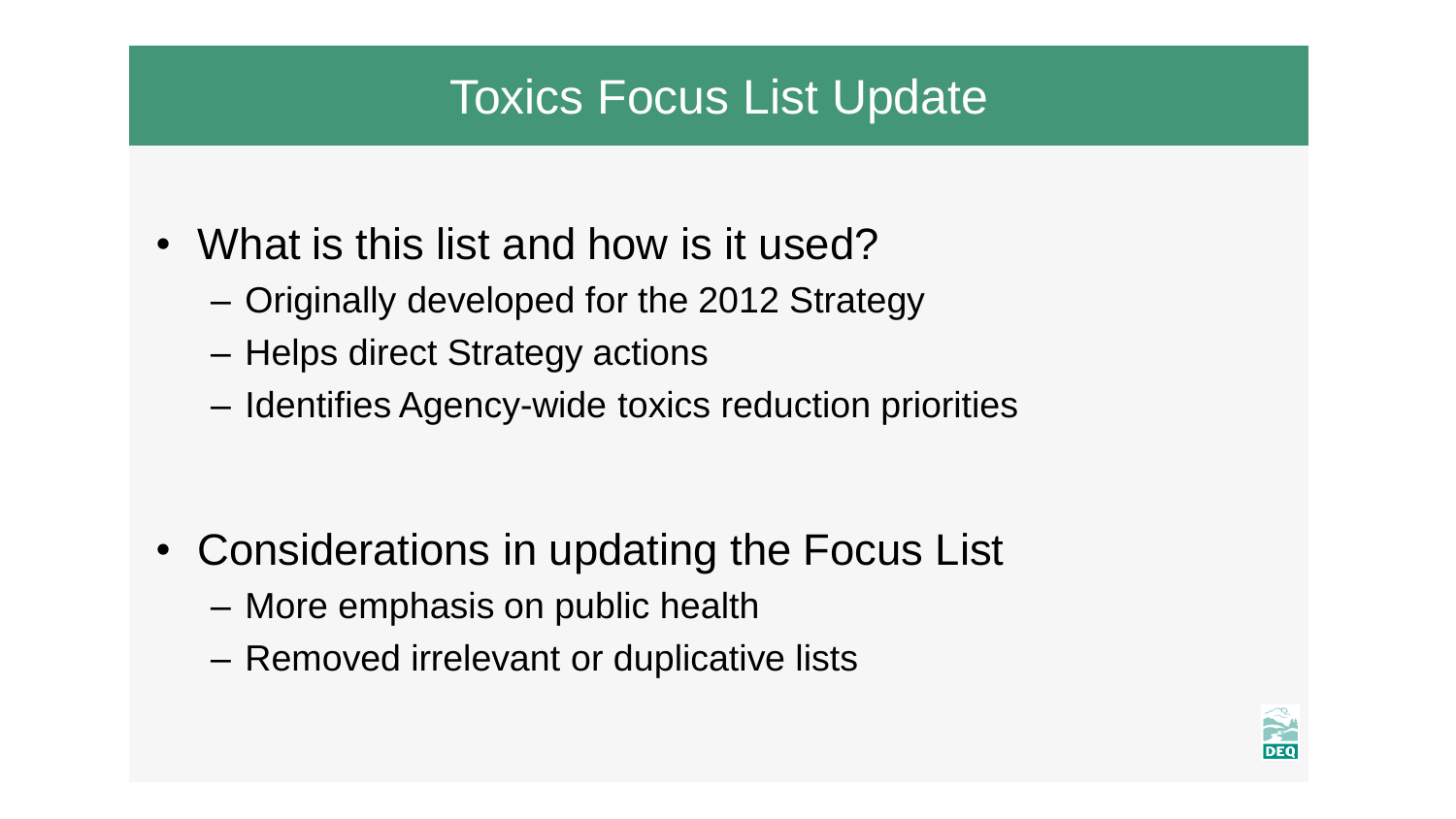# Toxics Focus List Criteria



- Three or more (of ten) program priority lists
- Across two or more environmental media
- Media types include:
	- Air, Land, Water
	- Consumer and Commercial Products (CCP)

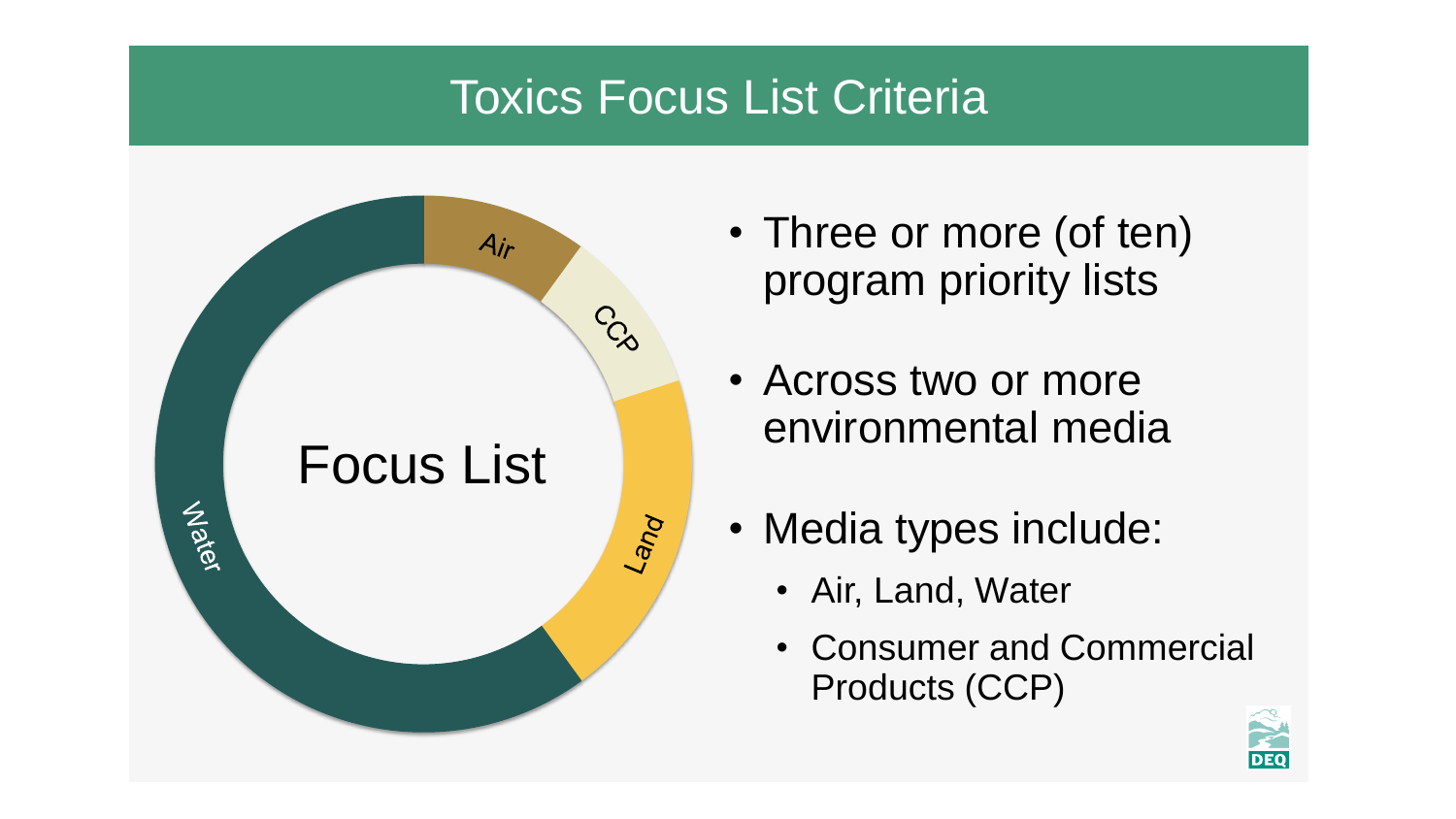# Lists Used to Inform Toxics Focus List

### Water Quality

#### DEQ Lists

Priority Persistent Pollutants (SB 737) Water Quality Standards - Impairments Surface Water Toxics Monitoring Drinking Water Program

Columbia River Toxics Reduction Partnership

Oregon Inter-agency Pesticide Management Team Pesticides of High and Moderate Concern for Water

# Air Quality

DEQ non-point, mobile pollutants and CAO program pollutants (prelim. priorities)



#### Consumer Care Products

Toxics-Free Kids Act's High Priority Chemicals of Concern For Children's Health

#### Land Quality

DEQ Environmental Cleanup Program DEQ Hazardous Waste Program

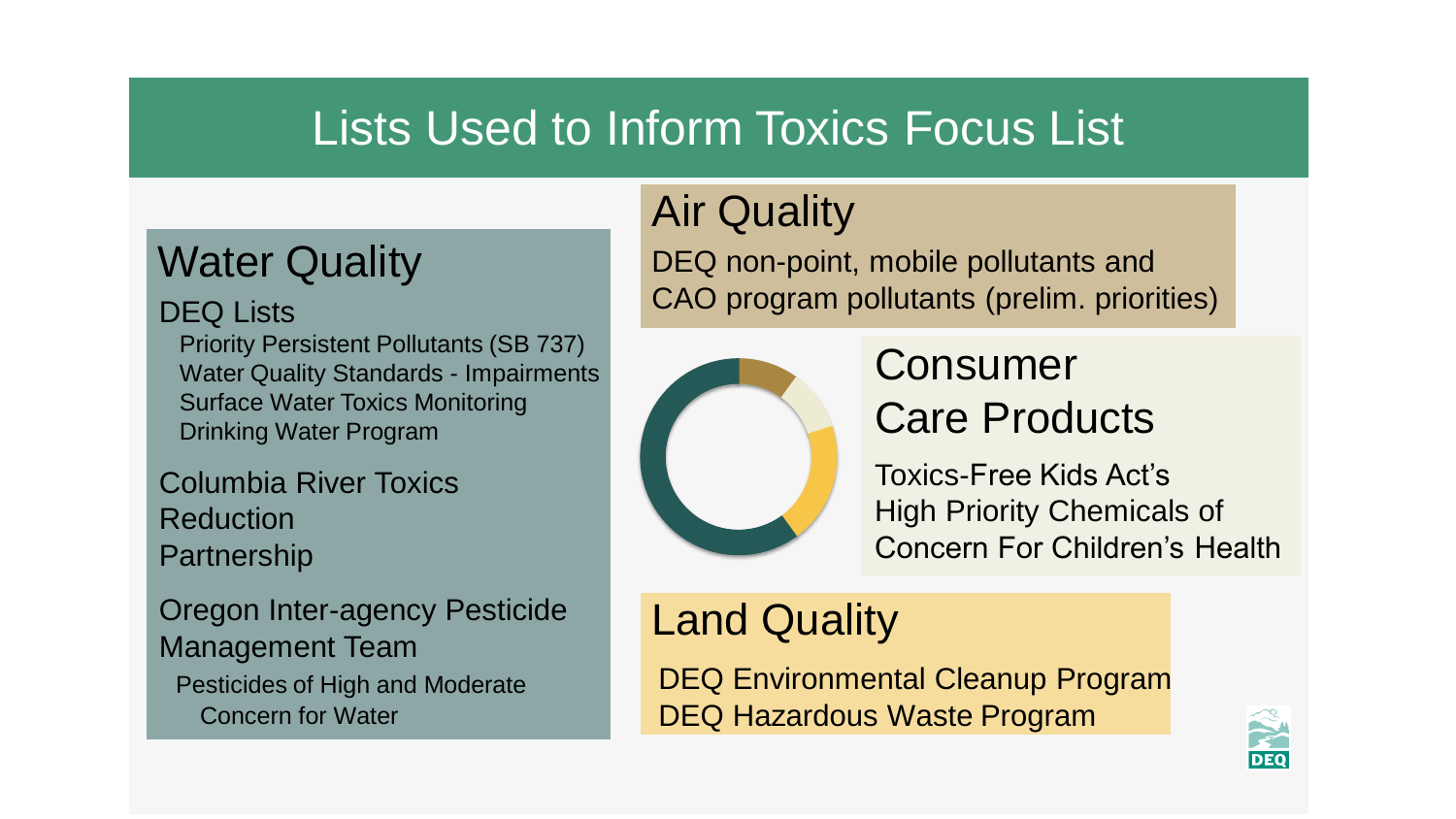# Changes to Chemicals on the Focus List

- 14 chemicals added to the Focus List
	- Per- and Polyfluoroalkyl substances, or PFAS, and 4 other chemicals used to make common products
	- 4 additional metals
	- 3 additional volatile organic compounds, or VOCs
	- 2 flame retardants
- 5 chemicals removed from the Focus List
	- 2 current use pesticides, detected infrequently in water
	- 2 legacy pesticides
	- 1 VOC

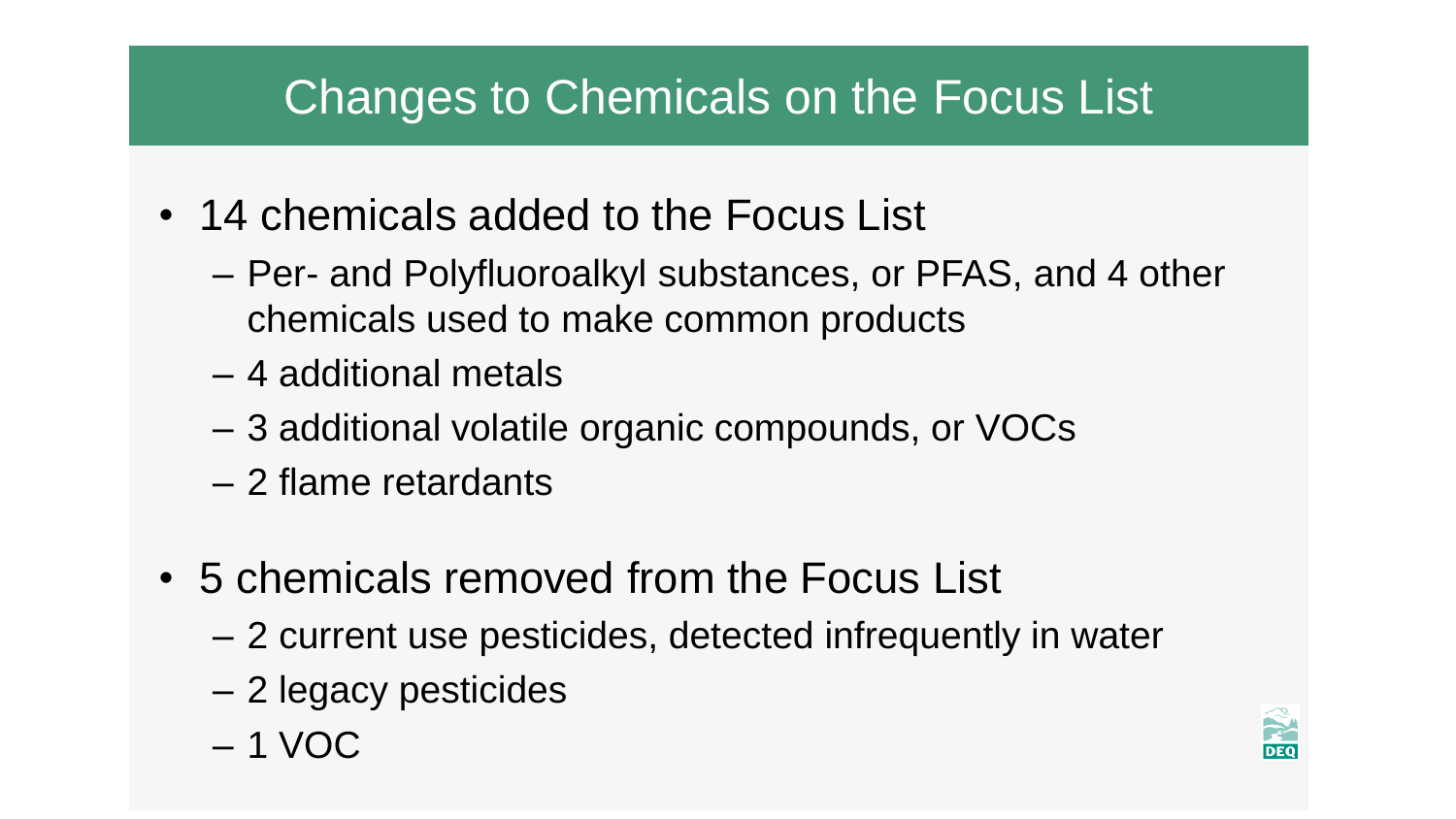| <b>Chemical Category</b>                                       | <b>Updated DEQ Toxics Focus List Chemicals (2019)</b>       |                                                                                        |                                                 |                                                     |                                              |
|----------------------------------------------------------------|-------------------------------------------------------------|----------------------------------------------------------------------------------------|-------------------------------------------------|-----------------------------------------------------|----------------------------------------------|
| <b>Combustion and</b><br><b>Petroleum By-Products</b>          | <b>Polycyclic Aromatic</b><br><b>Hydrocarbons (PAHs)</b>    | <b>Dioxins and Furans</b>                                                              | <b>Napthalenes</b>                              |                                                     |                                              |
| <b>Consumer Product</b><br><b>Constituents</b>                 | <b>Phthalates</b>                                           | Triclosan                                                                              | 4-Nonyphenol (and<br>Nonyphenol Ethoxylates)    | <b>Bisphenol A</b>                                  | <b>DEET</b>                                  |
|                                                                | <b>Per- and Polyfluoroalkyl</b><br><b>Substances (PFAS)</b> | <b>Phenol</b>                                                                          | <b>Octylphenol, 4-tert-</b>                     | Ethynylestradiol, 17a-                              | <b>Vinyl Chloride</b>                        |
| <b>Current-Use Pesticides</b>                                  | <b>Diazinon</b>                                             | Chlorpyrifos                                                                           | Atrazine                                        | <b>Trifluralin</b>                                  | Chlorothalonil                               |
|                                                                | Malathion                                                   | Permethrin                                                                             | Carbaryl                                        | Pentachlorophenol                                   | <b>Diuron</b>                                |
|                                                                | Glyphosate                                                  | $2,4-D$                                                                                | Propoxur (Baygon)                               | Pendamethalin                                       |                                              |
| <b>Flame Retardants and</b><br><b>Industrial Intermediates</b> | <b>Polybrominated Diphenyl</b><br>Ethers (PBDEs)            | Polychlorinated Biphenyls<br>(PCBs)                                                    | Tris (2-chloroethyl)<br><b>Phosphate (TCEP)</b> | <b>Tris (dichloroisopropyl)</b><br>phosphate (TDCP) | Ammonia                                      |
| <b>Legacy Pesticides</b>                                       | <b>Dieldrin</b>                                             | <b>DDT</b> (and metabolites)                                                           | Chlordane (and metabolites)                     | Aldrin                                              | Methoxychlor                                 |
|                                                                | <b>Heptachlor (and Heptachlor</b><br>epoxide)               | Hexachlorocyclohexane,<br>alpha- (alpha-BHC),<br>beta- (beta-BHC),<br>gamma- (Lindane) | Hexachlorobenzene                               |                                                     |                                              |
| <b>Metals</b>                                                  | Mercury (and methylmercury)                                 | Copper                                                                                 | Cadmium                                         | Chromium                                            | Arsenic                                      |
|                                                                | Lead                                                        | <b>Nickel</b>                                                                          | Manganese                                       | Silver                                              | <b>Beryllium</b>                             |
|                                                                | <b>Cobalt</b>                                               | <b>Bis (tributyltin) Oxide</b>                                                         | <b>Zinc</b>                                     |                                                     |                                              |
| <b>Volatile Organic</b><br><b>Compounds (VOCs)</b>             | Tetrachloroethylene (Perc)                                  | <b>Benzene</b>                                                                         | Ethylbenzene                                    | Trichloroethylene                                   | Dichlorobenzene, 1,4-<br>(Dichlorobenzene-p) |
|                                                                | <b>Toluene</b>                                              | Formaldehyde                                                                           | <b>Acetaldehyde</b>                             | <b>Styrene</b>                                      | <b>Xylenes</b>                               |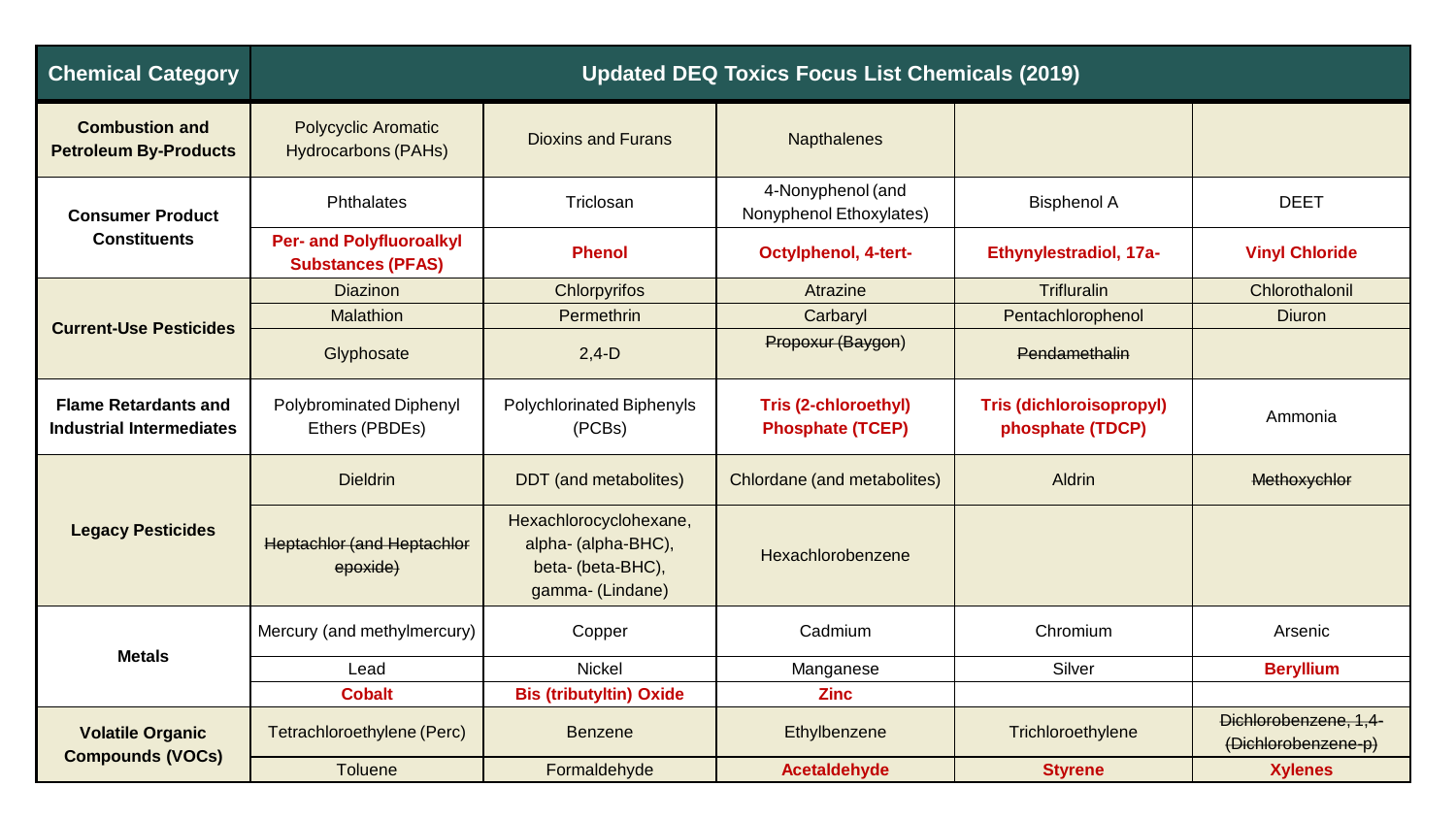# New Focus List Chemical Highlight

Per- and Polyfluoroalkyl substances (PFAS)

Cookware; food packaging; stain repellents for rugs and cloth-covered furniture; firefighting foam

#### Chemical Uses Sources of exposure

- Airports and military installations (fire foam)
- Manufacturing and processing plants
	- Fume suppressants for chrome plating
	- Paper coating
- Consumer waste disposal

#### Pathways to environment

- Groundwater leaching
- Surface water runoff
- Landfills (groundwater and surface water discharges)
- Wastewater treatment plants (surface water discharges)
- Air deposition

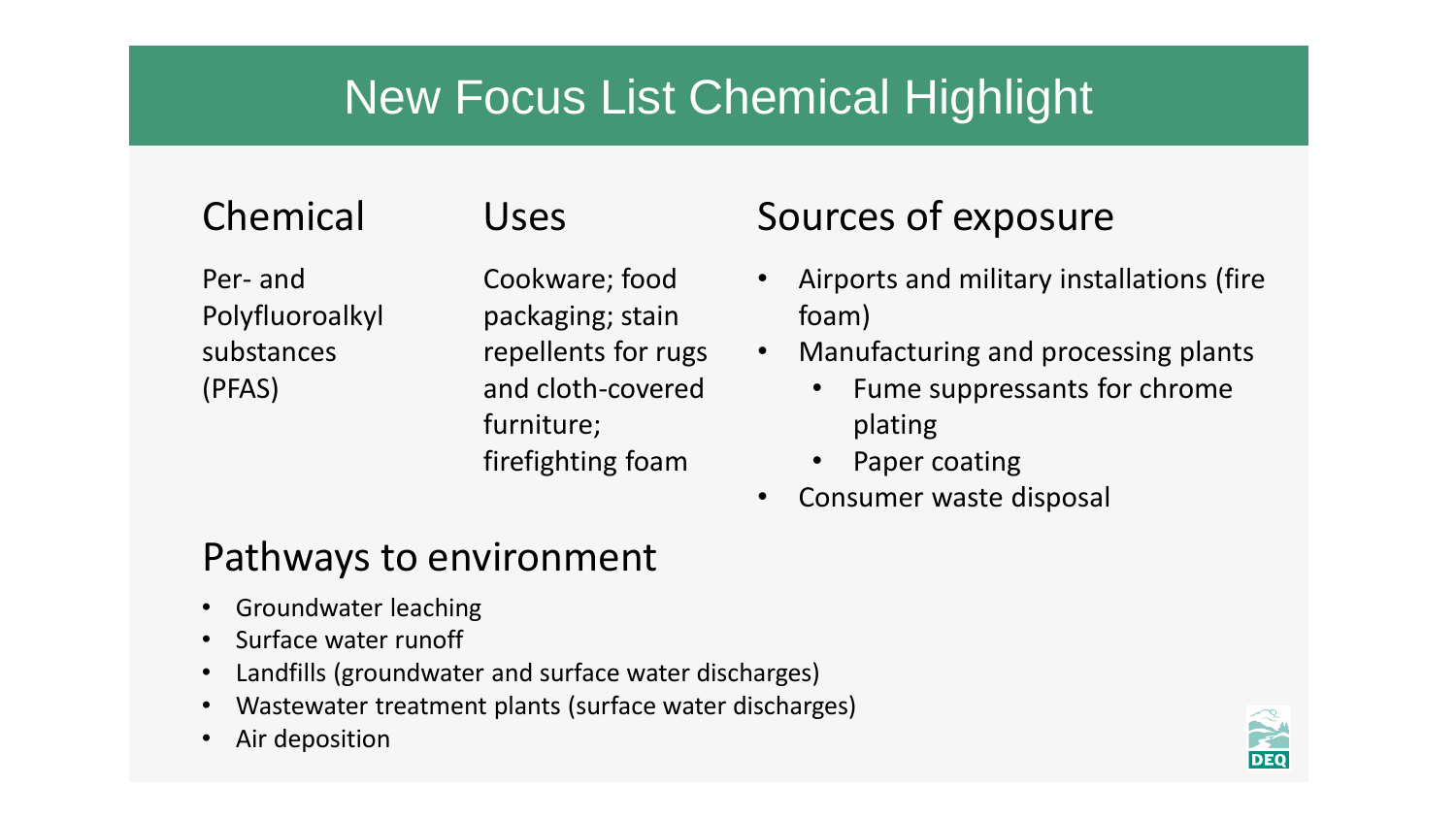### New Focus List Chemical Highlight

Tris (2-chloroethyl) Phosphate (TCEP)

Flame-retardant; plasticizer in PVC; polyurethane; polyesters

#### Chemical Uses Sources of exposure

• Abrasion of treated materials such as carpets, rubber, foam, etc.

Tris (dichloroisopropyl) Phosphate (TDCP)

Flame-retardant; pesticides; nerve gases; plasticizer; building materials

- Ambient air
- Drinking water
- Dermal contact

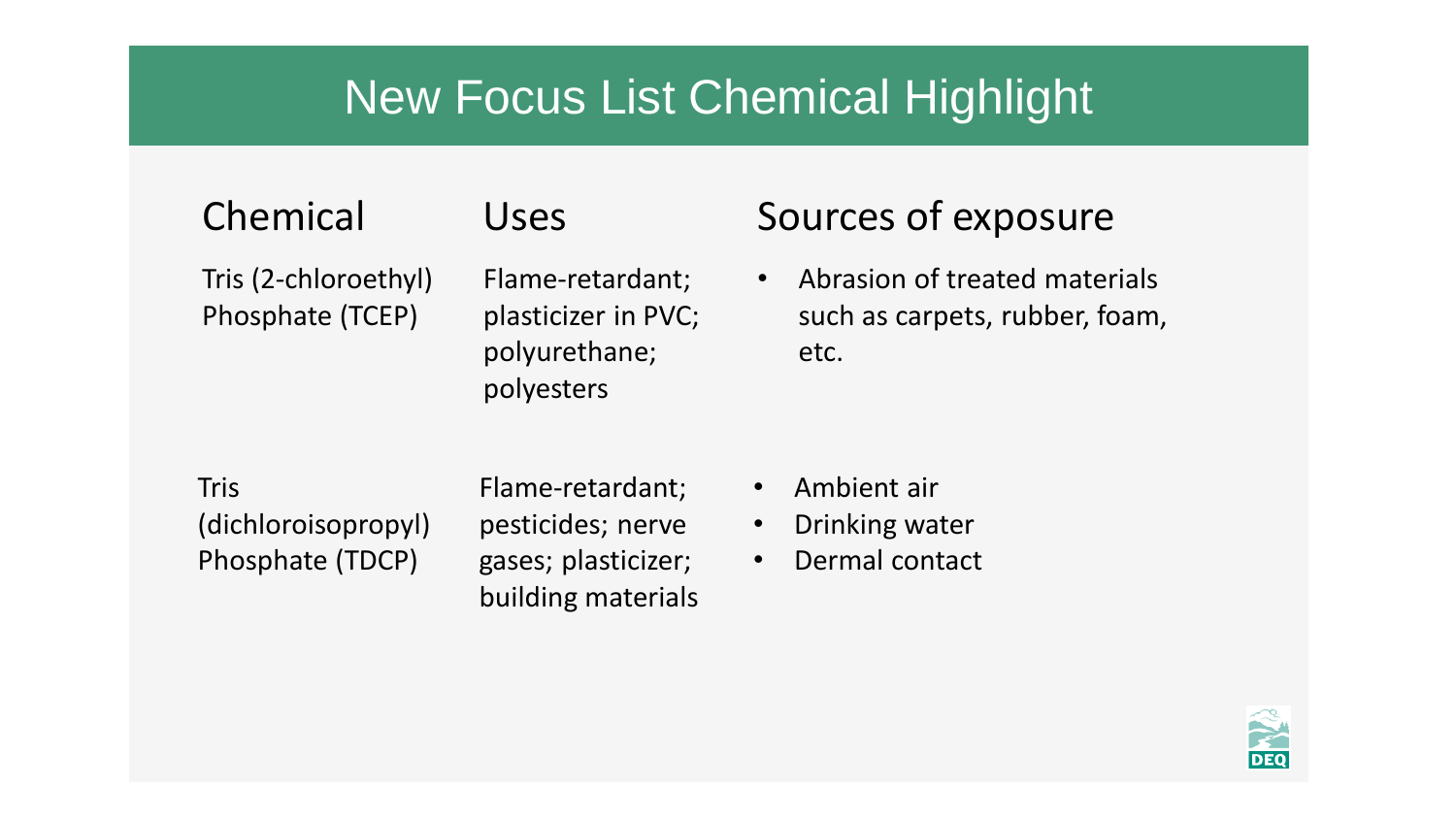## New Focus List Chemical Highlight

#### Chemical Uses Sources of exposure Acetaldehyde **building materials**; • Workplaces and other indoor building spaces • Ambient air • Drinking water Building materials; laminate, linoleum; wood varnished materials; particle board; chipboard furniture Styrene **EXACTE ENGINEER IN A Insulation; plastic** • Indoor building spaces • Automobile exhaust • Ambient air Insulation; plastic pipes; fiberglass; automobile parts; food containers

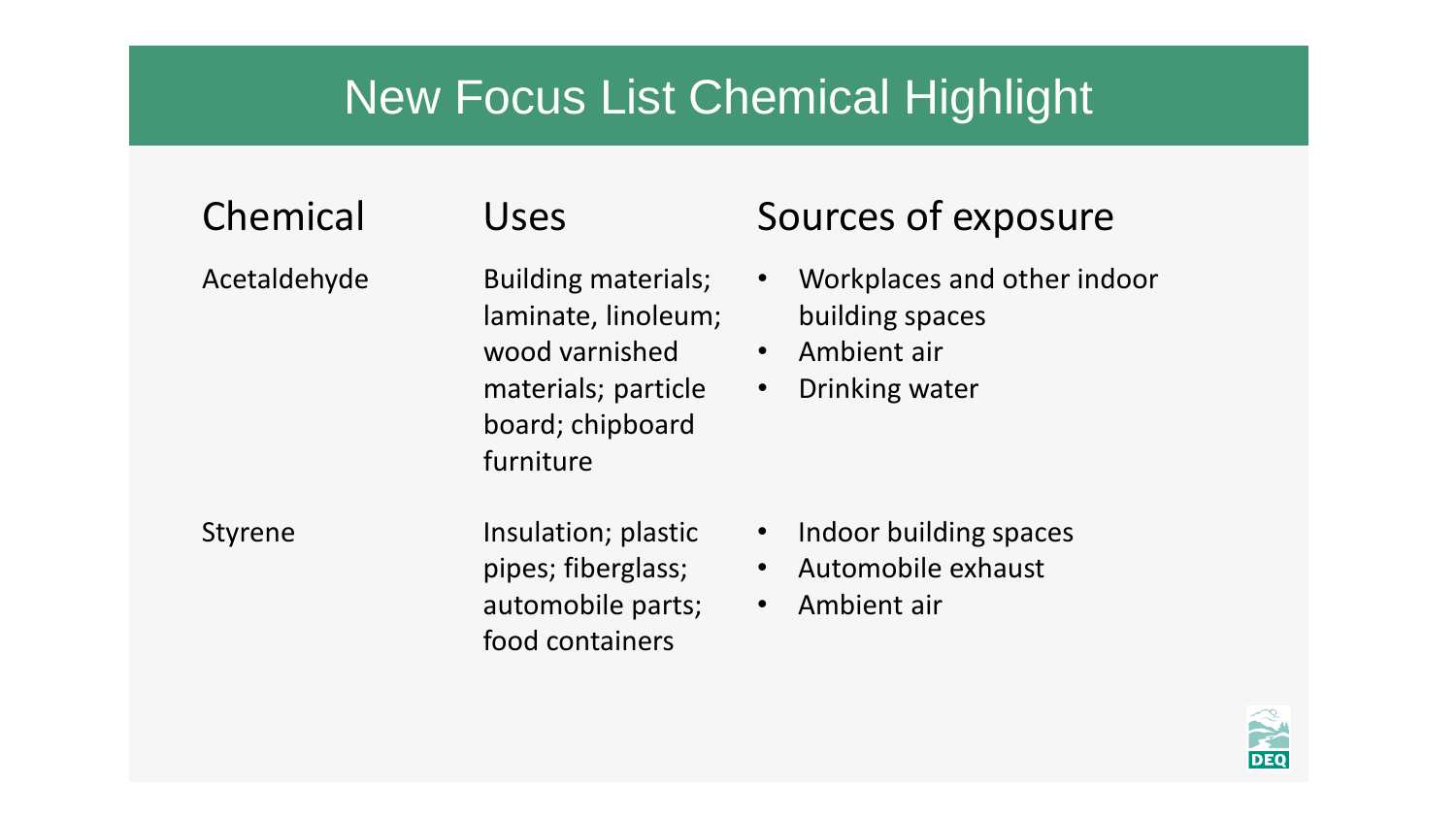# **Ongoing Efforts**

- Reducing toxics in state and local government purchasing
	- Maintenance, repair and operations contract (2018)
	- Office furniture DAS and Oregon Corrections Enterprises (on-going)
	- New opportunities: carpet, apparel

**Focus List Chemicals**:

Flame retardants, PFAS, Triclosan, VOCs, Vinyl chloride

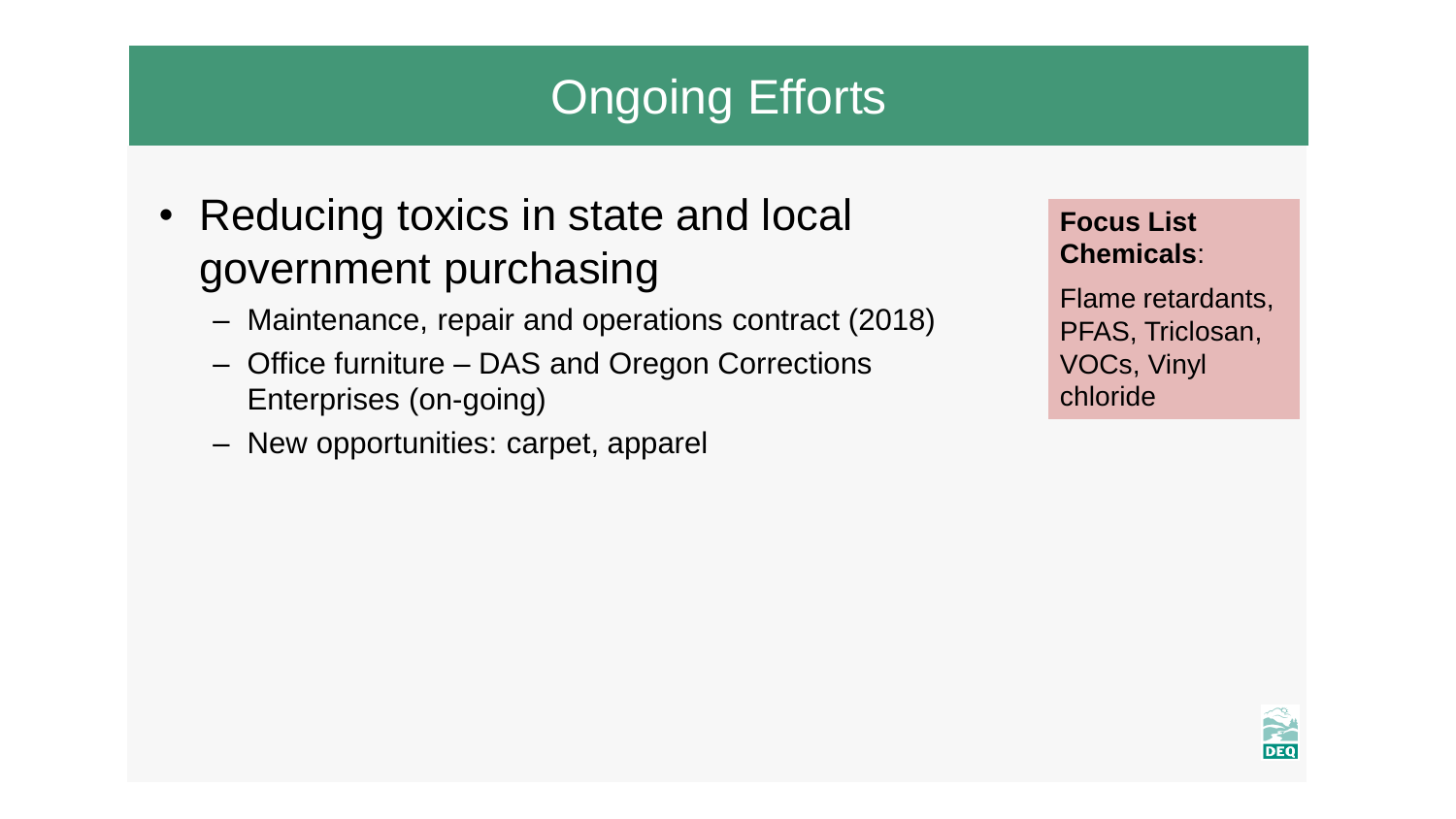# Ongoing Efforts

- Advancing transition to safer chemicals and products
	- Interstate collaboration on assessing alternatives to PFAS in food packaging
	- Identifying air toxics pollution prevention opportunities
	- Transitioning to fluorine-free firefighting foams

**Focus List Chemicals**: PFAS, VOCs, **Metals** 

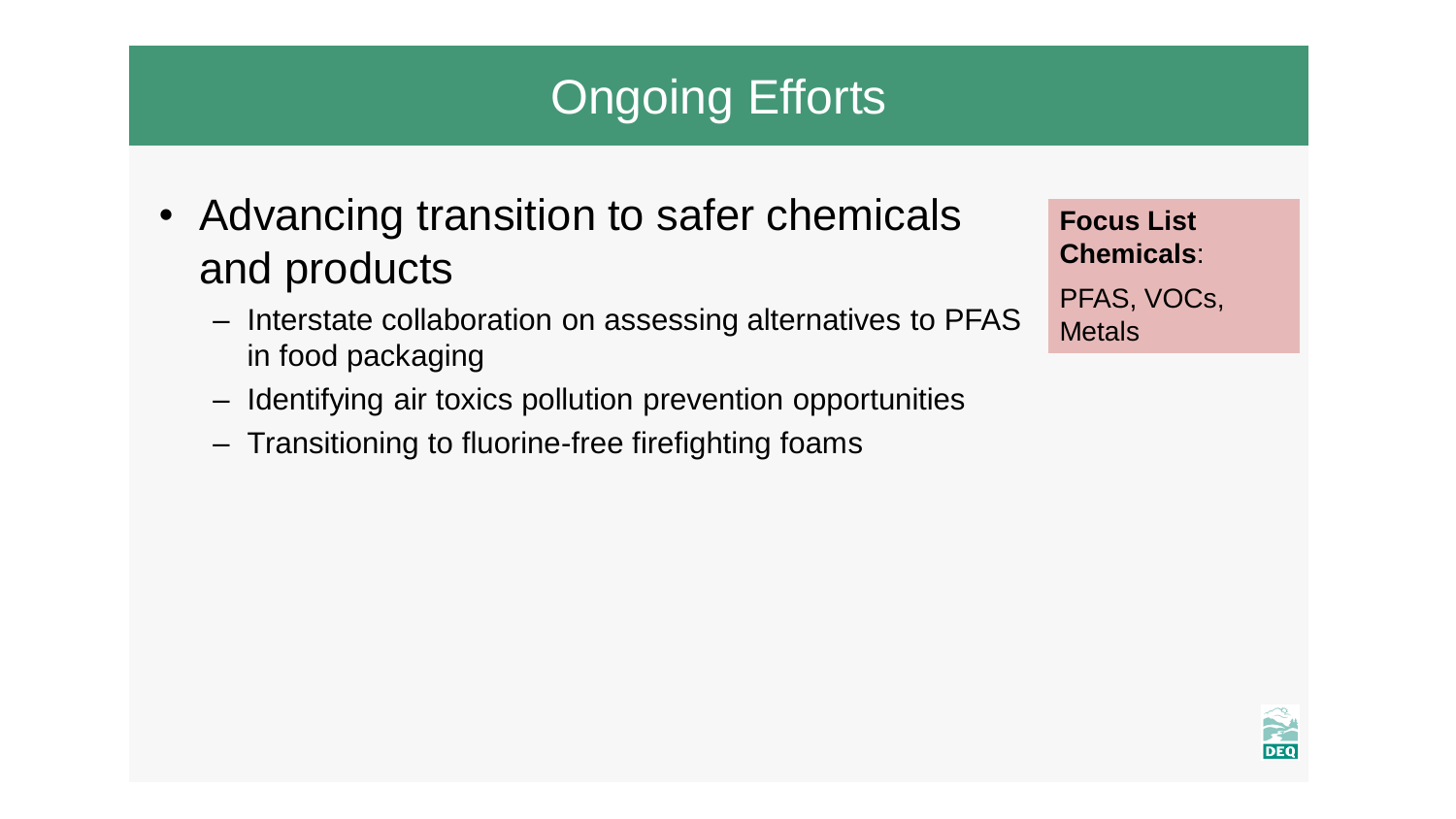# New Strategy Actions

- Assessing diesel particulate matter emissions and impacts.
	- Identifying emissions factors
	- Neighborhood monitoring
	- Community engagement
- **Focus List Chemicals**: PAHs, VOCs, **Metals**
- Building demand for clean diesel engines.
	- Coordinating with Portland area local governments on Clean Air Construction collaborative that established construction procurement standard.
	- Four phases to project:
		- Standard development for non-road diesel equipment
		- Community feedback, standard refinement and adoption
		- Program design and prep for 2021 phase-in of standard
		- Implementation by 2021 Photo Credit: Portland Tribune

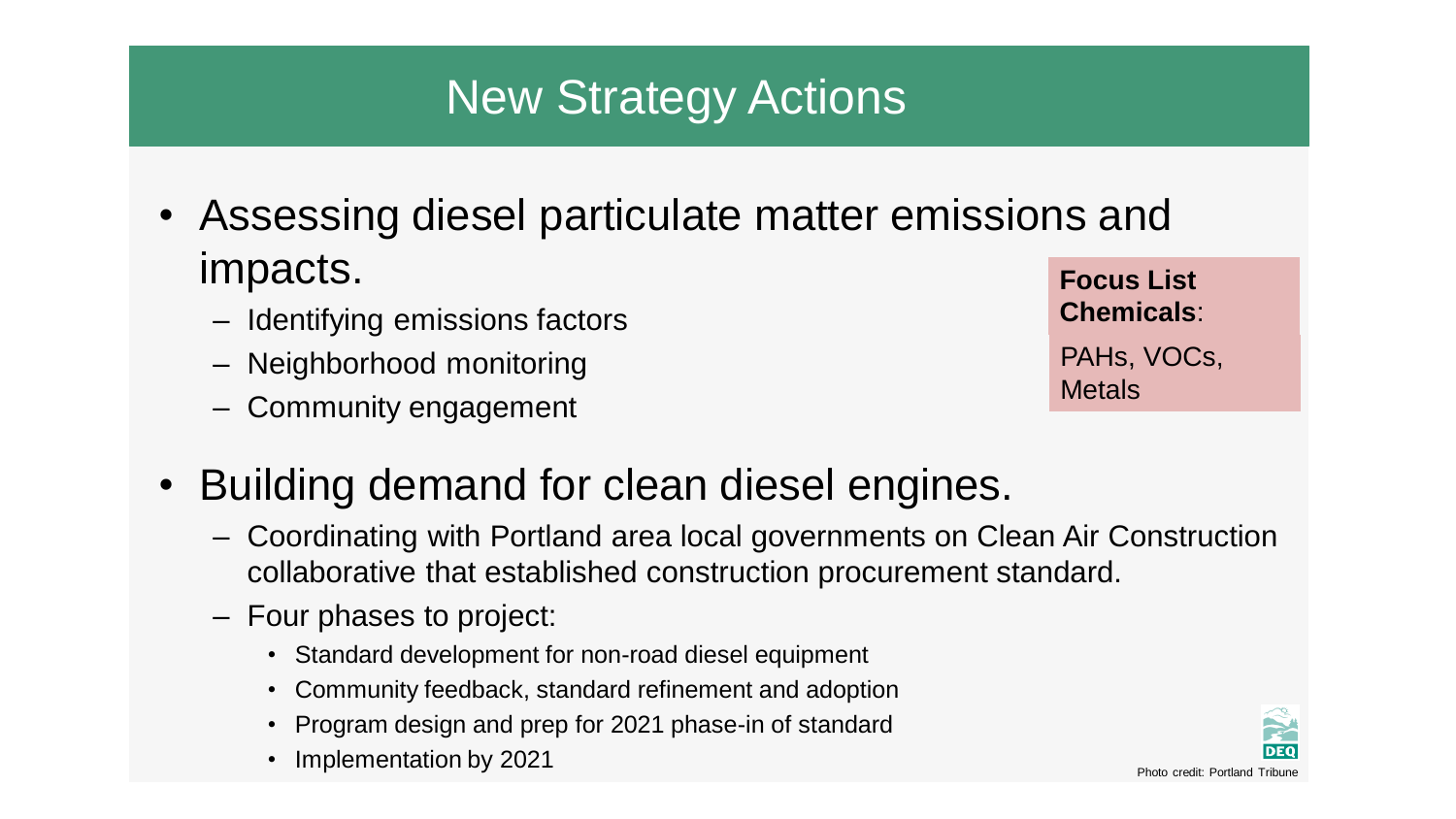## Advancing Long-Term Strategy Goals

• New opportunities to incorporate environmental justice into Oregon Pesticide Stewardship Partnerships

#### program

- Development of program strategic plan that will include EJ considerations
- Formation of new stakeholder advisory group with environmental justice interests represented

#### **Focus List Chemicals**:

Current use pesticides

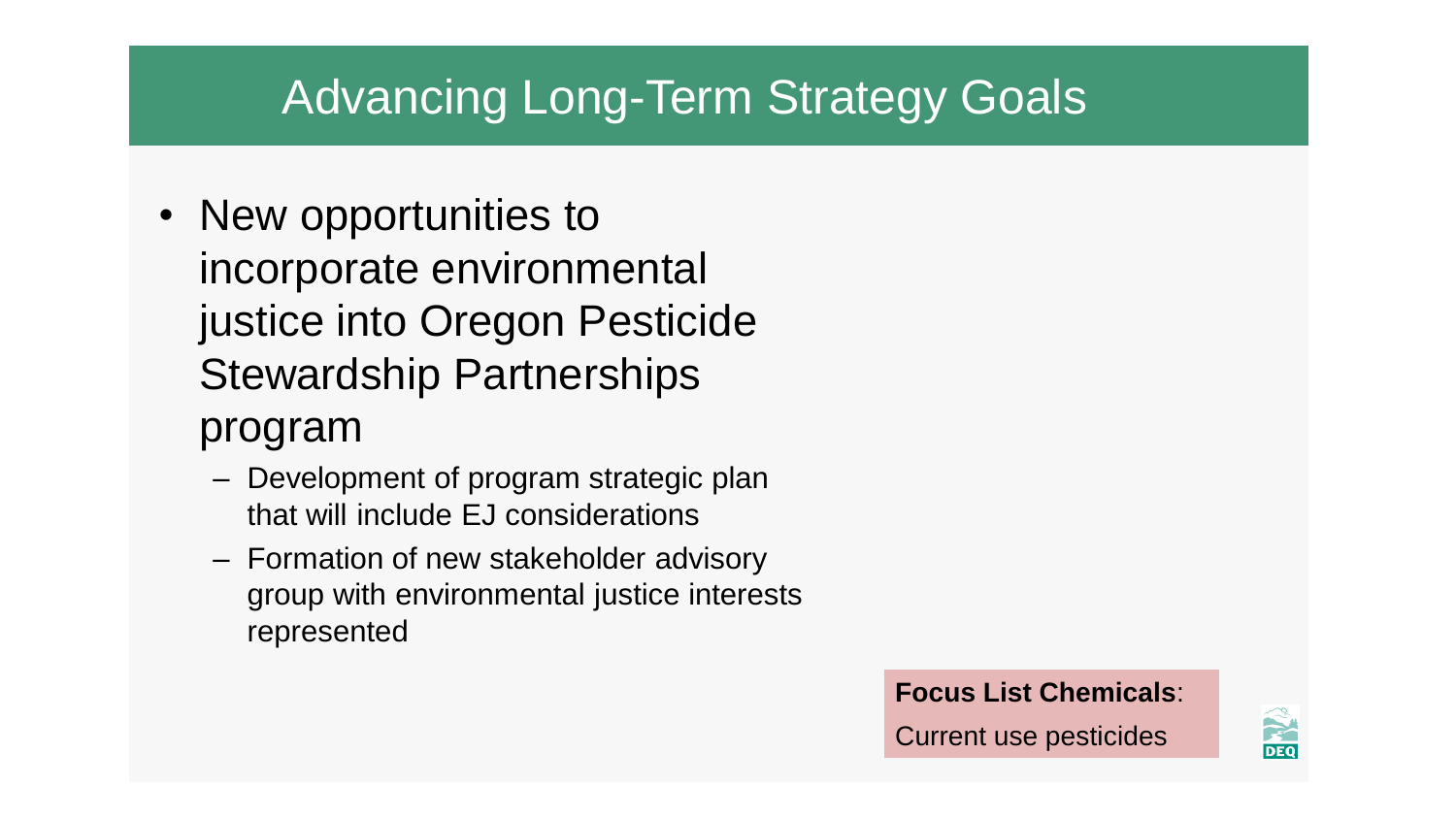# Thank You Team Toxics

- **Team Lead:** Kevin Masterson
- **Hazardous Waste:** Lisa Cox
- **Laboratory:** Nikki Marz
- **Water Quality:** Paula Calvert and Tim Ruby
- **Materials Management:** Pete **Pasterz**
- **Air Quality:** Susan MacMillan and Meenakshi Rao
- **Clean Up:** Patricia Atkins
- **Communications:** Jennifer Flynt
- **Eastern Region:** Greg Svelund
- **Project Manager:** Dan Brown

### Team Members **Governance Team**

- **Sponsor:** Leah Feldon
- **Air Quality:** Michael Orman
- **Land Quality:** Lydia Emer
- **Water Quality:** Tiffany Yelton-Bram
- **Communications:** Jennifer Flynt
- **Laboratory:** Lori Pillsbury
- **Regional Perspective:** Linda Hayes-Gorman
- **Office of Policy and Analysis:**  Abby Boudouris